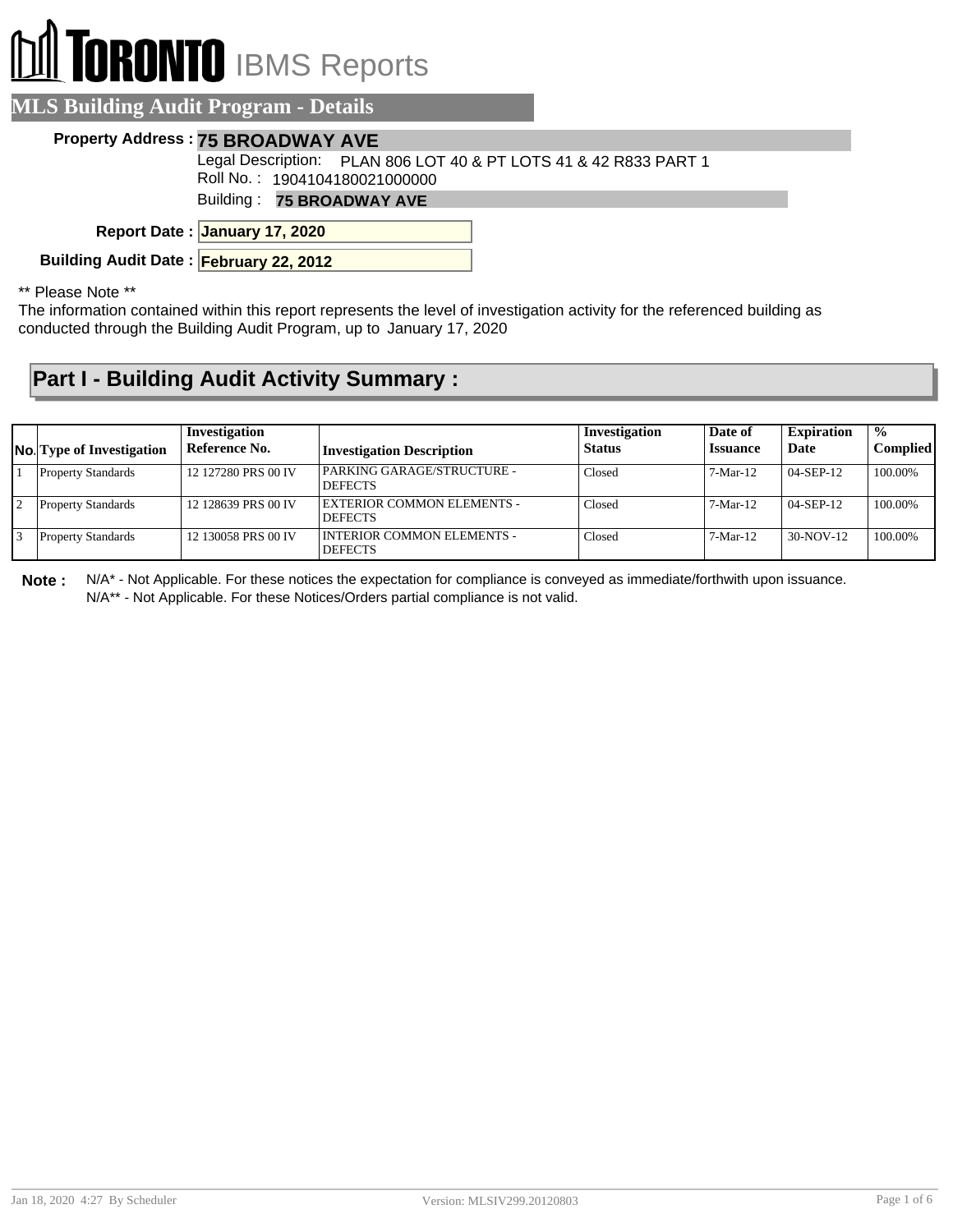## **Part II - Building Audit Details for Property Standards Orders :**

| 12 128639 PRS 00 IV EXTERIOR COMMON ELEMENTS -<br><b>Property Standards</b><br><b>Closed</b><br>$104-SEP-12$<br>l2<br>7-Mar-12<br>30-Apr-13 | Type of<br>No. Investigation | ∣Investiqation<br>⊺Reference No. | <b>Investigation Description</b> | Investigation Date of<br><b>Status</b> | <b>∣Issuance</b> | <b>Expiration</b><br>∣Date | <b>Next Scheduled</b><br><b>Inspection Date</b> |
|---------------------------------------------------------------------------------------------------------------------------------------------|------------------------------|----------------------------------|----------------------------------|----------------------------------------|------------------|----------------------------|-------------------------------------------------|
|                                                                                                                                             |                              |                                  | <b>DEFECTS</b>                   |                                        |                  |                            |                                                 |

**0**

**10**

**No. of defects contained within the Order :**

**No. of defects that remain outstanding :**

| <b>Deficiency Details</b> |                                                                                                                                                                                                                                                                                                                                                                                                                                                                                                                                                                                                                                                                                                                                                                     |                             |                  |  |  |
|---------------------------|---------------------------------------------------------------------------------------------------------------------------------------------------------------------------------------------------------------------------------------------------------------------------------------------------------------------------------------------------------------------------------------------------------------------------------------------------------------------------------------------------------------------------------------------------------------------------------------------------------------------------------------------------------------------------------------------------------------------------------------------------------------------|-----------------------------|------------------|--|--|
| No.                       | <b>Violation/Defect</b>                                                                                                                                                                                                                                                                                                                                                                                                                                                                                                                                                                                                                                                                                                                                             | Location                    | <b>Status</b>    |  |  |
|                           | Height of the guard for the exit stairs are less than 1,070 millimetres around landings.                                                                                                                                                                                                                                                                                                                                                                                                                                                                                                                                                                                                                                                                            | <b>Exterior Of Building</b> | Closed           |  |  |
| $\overline{2}$            | The yard does not have suitable ground cover to prevent recurrent ponding of water.                                                                                                                                                                                                                                                                                                                                                                                                                                                                                                                                                                                                                                                                                 | <b>Exterior Of Building</b> | Substantially Co |  |  |
| 3                         | The yard does not have suitable ground cover to prevent unstable soil conditions or erosion.                                                                                                                                                                                                                                                                                                                                                                                                                                                                                                                                                                                                                                                                        | <b>Exterior Of Building</b> | Closed           |  |  |
| 4                         | Required handrails on stairs or ramps are less than 865mm or more than 965mm high                                                                                                                                                                                                                                                                                                                                                                                                                                                                                                                                                                                                                                                                                   | <b>Exterior Of Building</b> | Closed           |  |  |
| 5                         | The guard is designed that a member, attachment or opening located between 140 millimetres<br>and 900 millimetres above the level being protected facilitates climbing.                                                                                                                                                                                                                                                                                                                                                                                                                                                                                                                                                                                             | <b>Exterior Of Building</b> | Closed           |  |  |
| 6                         | Required guard does not prevent the passage of a sphere having a diameter more than 100<br>millimetres.                                                                                                                                                                                                                                                                                                                                                                                                                                                                                                                                                                                                                                                             | <b>Exterior Of Building</b> | Closed           |  |  |
| $\overline{7}$            | Guard with a minimum height of 1,070 millimetres has not been provided at a vehicular ramp<br>where the difference in level is more than 600 millimetres                                                                                                                                                                                                                                                                                                                                                                                                                                                                                                                                                                                                            | Ramp                        | Closed           |  |  |
| 8                         | The guard is designed that a member, attachment or opening located between 140 millimetres<br>and 900 millimetres above the level being protected facilitates climbing.                                                                                                                                                                                                                                                                                                                                                                                                                                                                                                                                                                                             | Ramp                        | Closed           |  |  |
| 9                         | Immediate action has not been taken to eliminate an unsafe condition. Where window air-<br>conditioner's installation prevents a safety device from being installed a report is required to be<br>submitted to the Officer for evaluation and approval by a professional or other certified person<br>confirming that acceptable to ensure that the installation of the air-conditioner is done safe and<br>securely; that there are no openings greater than one hundred (100) millimetres adjacent to the<br>air conditioning unit and that the electrical supply and distribution in the suite is capable of safely<br>operating the air conditioning unit. Also it must address any remedial action that must be taken in<br>order to maintain its safe manner. | <b>Throughout Building</b>  | Closed           |  |  |
|                           | 10 A window(s) which is capable of being opened, and is located in excess of two (2) metres from the<br>finished grade, is not equipped with safety devices which would prevent any opening greater than<br>one hundred (100) millimeters. A report is required to be submitted to the Officer for evaluation<br>and approval by a professional or other certified person confirming that acceptable safety devices<br>have been installed on all subject windows in an acceptable manner, and that the subject<br>windows are not capable of being opened in excess of one hundred (100) millimeters.                                                                                                                                                              | Throughout Building         | Closed           |  |  |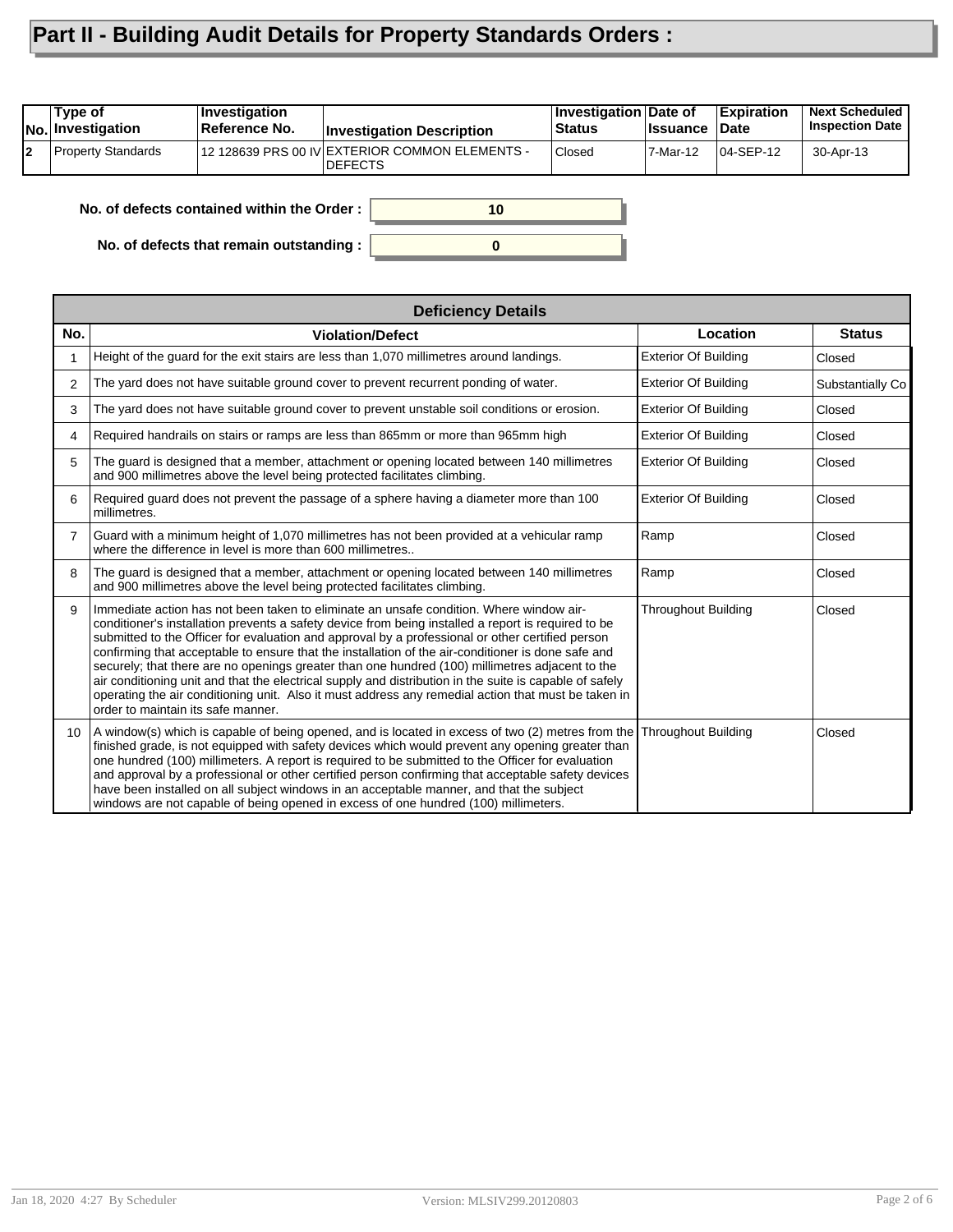| Tvpe of<br>No. Investigation | $\blacksquare$ Investigation<br>Reference No. | <b>Investigation Description</b>                                 | <b>Investigation Date of</b><br><b>Status</b> | <b>Issuance</b> | <b>Expiration</b><br>Date | <b>Next Scheduled</b><br><b>Inspection Date</b> |
|------------------------------|-----------------------------------------------|------------------------------------------------------------------|-----------------------------------------------|-----------------|---------------------------|-------------------------------------------------|
| Property Standards           |                                               | 12 127280 PRS 00 IV PARKING GARAGE/STRUCTURE -<br><b>DEFECTS</b> | <sup>'</sup> Closed                           | 7-Mar-12        | $104-SEP-12$              | 30-Apr-13                                       |

| No. of defects contained within the Order : $\vert$ |  |
|-----------------------------------------------------|--|
| No. of defects that remain outstanding :            |  |

| <b>Deficiency Details</b> |                                                                                                                                                                                                                               |                                 |                  |  |  |  |  |
|---------------------------|-------------------------------------------------------------------------------------------------------------------------------------------------------------------------------------------------------------------------------|---------------------------------|------------------|--|--|--|--|
| No.                       | <b>Violation/Defect</b>                                                                                                                                                                                                       | Location                        | <b>Status</b>    |  |  |  |  |
|                           | Floor and/or floor covering not kept free from holes, stains, rubbish and debris, to include undue<br>storage.                                                                                                                | Underground Parking Area        | Closed           |  |  |  |  |
| $\overline{2}$            | The walls in the parking or storage garage are not maintained free of holes, breaks or cracks, and<br>are not impervious to water.                                                                                            | <b>Underground Parking Area</b> | Closed           |  |  |  |  |
| 3                         | Lighting in a service room is provided at less than 200 lux.                                                                                                                                                                  | <b>Underground Parking Area</b> | Closed           |  |  |  |  |
| 4                         | The mechanical ventilation system in the parking or storage garage is not on at all times or<br>otherwise controlled automatically by a carbon monoxide detection system that is located so as to<br>provide full protection. | <b>Underground Parking Area</b> | Closed           |  |  |  |  |
| 5                         | The floor drain is not maintained in good repair, namely damaged floor grate.                                                                                                                                                 | <b>Underground Parking Area</b> | Closed           |  |  |  |  |
| 6                         | The electrical connections are not maintained in a safe and complete condition, namely loose and<br>unsecured wires.                                                                                                          | <b>Underground Parking Area</b> | Closed           |  |  |  |  |
| 7                         | The electrical fixtures are not maintained in a safe and complete condition, namely missing and/or<br>unsecured covers at electrical boxes, switches and receptacles.                                                         | <b>Underground Parking Area</b> | Substantially Co |  |  |  |  |
| 8                         | The electrical fixtures are not maintained in a safe and complete condition, namely missing cover<br>at electrical box.                                                                                                       | <b>Underground Parking Area</b> | Closed           |  |  |  |  |
| 9                         | Extension cords or other extensions are used as a permanent wiring system.                                                                                                                                                    | <b>Underground Parking Area</b> | Closed           |  |  |  |  |
| 10                        | The parking or storage garage is used to keep junk or rubbish.                                                                                                                                                                | <b>Underground Parking Area</b> | Closed           |  |  |  |  |
| 11                        | The ceilings in the parking or storage garage are not maintained free of holes, breaks or cracks,<br>and are not impervious to water.                                                                                         | <b>Underground Parking Area</b> | Closed           |  |  |  |  |
| 12                        | Lighting in a storage room is provided at less than 50 lux.                                                                                                                                                                   | <b>Underground Parking Area</b> | Closed           |  |  |  |  |
| 13                        | The ceilings in the parking or storage garage are not maintained free of holes, breaks or cracks.                                                                                                                             | <b>Underground Parking Area</b> | Closed           |  |  |  |  |
| 14                        | Interior door(s), frames(s), glass pane(s), and/or hardware not maintained in good repair, namely<br>missing door knob and locking mechanism.                                                                                 | <b>Underground Parking Area</b> | Closed           |  |  |  |  |
| 15                        | Interior door(s), frames(s), glass pane(s), and/or hardware not maintained in good repair, namely<br>door not capable of being locked and/or secured.                                                                         | <b>Underground Parking Area</b> | Closed           |  |  |  |  |
| 16                        | The ventilation system or unit is not kept in good repair and maintained in good working condition<br>at all times, namely unsecured vent unit cover.                                                                         | <b>Underground Parking Area</b> | Closed           |  |  |  |  |
| 17                        | Wall(s) not maintained free of holes, cracks, damaged and deteriorated materials.                                                                                                                                             | Underground Parking Area        | Closed           |  |  |  |  |
| 18                        | The electrical fixtures are not maintained in a safe and complete condition, namely unsecured<br>cover at heat detector.                                                                                                      | Underground Parking Area        | Closed           |  |  |  |  |
| 19                        | The walls in the parking or storage garage are not impervious to water.                                                                                                                                                       | Underground Parking Area        | Closed           |  |  |  |  |
| 20                        | Interior lighting fixtures or lamps have not been installed, namely missing bulbs and cover.                                                                                                                                  | <b>Underground Parking Area</b> | Closed           |  |  |  |  |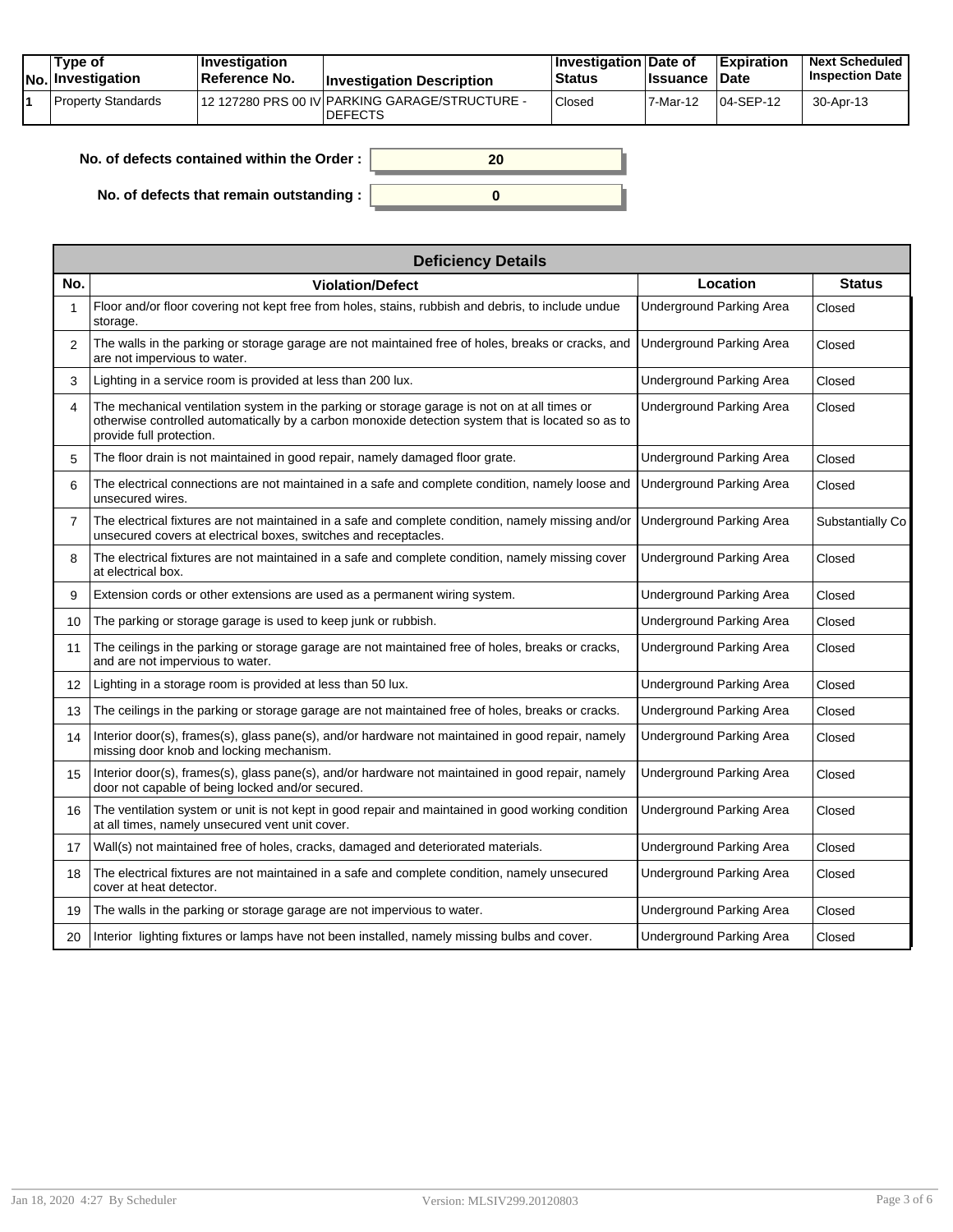| Tvpe of<br>No. Investigation | $\blacksquare$ Investigation<br>Reference No. | <b>Investigation Description</b>                                 | <b>∐nvestigation Date of</b><br><b>Status</b> | <b>Issuance</b> | <b>Expiration</b><br><b>Date</b> | <b>Next Scheduled</b><br><b>Inspection Date</b> |
|------------------------------|-----------------------------------------------|------------------------------------------------------------------|-----------------------------------------------|-----------------|----------------------------------|-------------------------------------------------|
| Property Standards           |                                               | 12 130058 PRS 00 IV INTERIOR COMMON ELEMENTS -<br><b>DEFECTS</b> | Closed                                        | 7-Mar-12        | 30-NOV-12                        | 30-Apr-13                                       |

| No. of defects contained within the Order : $\mid$ |  |
|----------------------------------------------------|--|
|                                                    |  |
| No. of defects that remain outstanding :           |  |

| <b>Deficiency Details</b> |                                                                                                                                                                                                                         |                            |                  |  |  |  |  |
|---------------------------|-------------------------------------------------------------------------------------------------------------------------------------------------------------------------------------------------------------------------|----------------------------|------------------|--|--|--|--|
| No.                       | <b>Violation/Defect</b>                                                                                                                                                                                                 | Location                   | <b>Status</b>    |  |  |  |  |
| 1                         | Floor(s) and/or floor covering(s) not maintained free from trip or other hazardous condition,<br>namely mats.                                                                                                           | 7th Floor                  | Closed           |  |  |  |  |
| 2                         | The ventilation system or unit is not kept in good repair and maintained in good working condition<br>at all times.                                                                                                     | <b>Boiler Room</b>         | Closed           |  |  |  |  |
| 3                         | A retaining wall exceeding 1,000 millimetres in exposed height is not protected by a guard on the<br>open side where access is provided.                                                                                | <b>Boiler Room</b>         | Closed           |  |  |  |  |
| 4                         | Door hardware/devices are not maintained in good repair.                                                                                                                                                                | <b>Electrical Room</b>     | Substantially Co |  |  |  |  |
| 5                         | Elevator part(s) and appendages are not maintained in good repair and operational, namely doors<br>of mechanisms.                                                                                                       | Elevator                   | Substantially Co |  |  |  |  |
| 6                         | Wall(s) not maintained free of holes, cracks, damaged and deteriorated materials, namely broken<br>tiles.                                                                                                               | Garbage Room               | Closed           |  |  |  |  |
| 7                         | The electrical connections are not maintained in good working order, namely loose wires.                                                                                                                                | Hall                       | Closed           |  |  |  |  |
| 8                         | Floor and/or floor covering not kept in a clean and sanitary condition, namely clean behind<br>machines                                                                                                                 | Laundry Room               | Substantially Co |  |  |  |  |
| 9                         | The roof or one of its component is not free from leaks, specifically provide report from a qualified<br>person as to the condition of the roof.                                                                        | Roof Of Building           | Closed by PS Co  |  |  |  |  |
| 10                        | The electrical fixtures are not maintained in good working order, namely missing fixtures, missing<br>light bulbs and fixture covers.                                                                                   | Roof Of Building           | Closed           |  |  |  |  |
| 11                        | Height of the guard for the exit stairs are less than 1,070 millimetres around landings.                                                                                                                                | Stairway                   | Closed           |  |  |  |  |
| 12                        | Handrails on both sides of stair or ramp 1,100mm in width or more not provided                                                                                                                                          | Stairway                   | Closed           |  |  |  |  |
| 13                        | Height of the guard for the exit stairs are less than 920 millimetres measured vertically to the top<br>of the guard from a line drawn through the outside edges of the stair nosings.                                  | Stairway                   | Closed           |  |  |  |  |
| 14                        | Immediate action has not been taken to eliminate an unsafe condition, namely the ladder to roof<br>hatch requires moving.                                                                                               | Stairway                   | Closed           |  |  |  |  |
| 15                        | The location and size of openings present a hazard as they are designed with members or<br>attachments between 140 millimetres and 900 millimetres above the level protected by the guard<br>which facilitate climbing. | Stairway                   | Closed           |  |  |  |  |
| 16                        | Required guard does not prevent the passage of a spherical object having a diameter more than<br>100 millimetres                                                                                                        | Stairway                   | Closed           |  |  |  |  |
| 17                        | Walls and ceilings not maintained free of holes, cracks, damaged and deteriorated materials,<br>namely plaster and paint.                                                                                               | Storage Room               | Closed           |  |  |  |  |
| 18                        | Floor and/or floor covering not kept free from holes, stains, rubbish and debris, namely remove<br>junk.                                                                                                                | Storage Room               | Substantially Co |  |  |  |  |
| 19                        | Lighting in a storage room is provided at less than 50 lux.                                                                                                                                                             | Storage Room               | Closed           |  |  |  |  |
| 20                        | The electrical receptacle are not maintained in good working order, namely missing receptacle<br>covers.                                                                                                                | Storage Room               | Closed           |  |  |  |  |
| 21                        | Previously finished wall(s) in the public area of the property are not renewed or refinished, when<br>necessary, to maintain a similar appearance.                                                                      | <b>Throughout Building</b> | Closed           |  |  |  |  |
| 22                        | Walls and ceilings constructed for the purpose of separation is not maintained in a good state of<br>repair.                                                                                                            | <b>Throughout Building</b> | Closed           |  |  |  |  |
| 23                        | Garbage chute system originally installed in the multiple-dwelling is not maintained operative,<br>namely self closers and dampers required in garbage chutes, where required.                                          | Throughout Building        | Substantially Co |  |  |  |  |
| 24                        | Floor and/or floor covering not kept in a clean and sanitary condition                                                                                                                                                  | Throughout Building        | Closed           |  |  |  |  |
| 25                        | Lighting in a service room is provided at less than 200 lux.                                                                                                                                                            | <b>Throughout Building</b> | Closed           |  |  |  |  |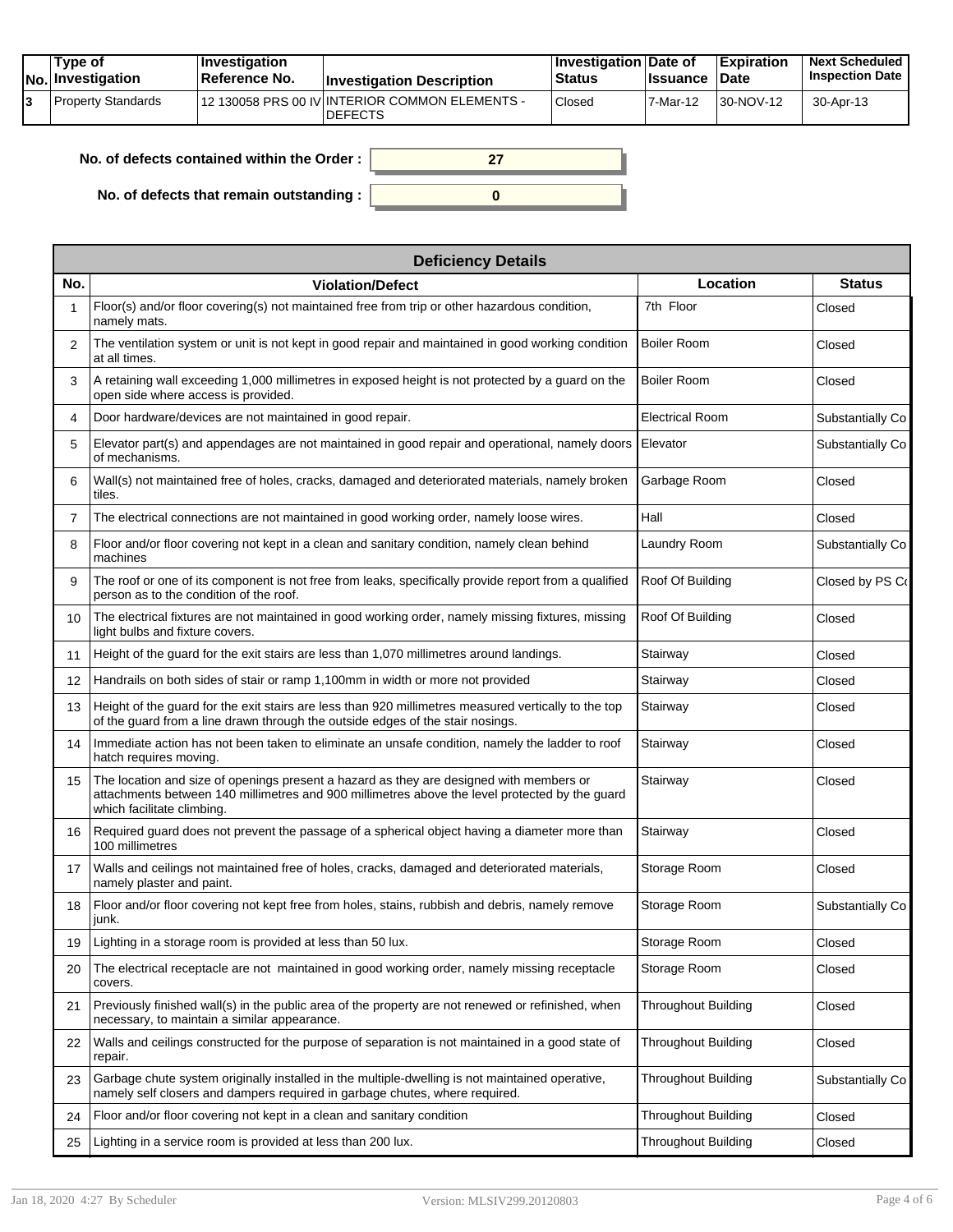| 26   Exit, public corridor or corridor is not equipped to provide illumination to an average level of not<br>Iless than 50 lux at floor or tread level.                                                             | Throughout Building | Closed |
|---------------------------------------------------------------------------------------------------------------------------------------------------------------------------------------------------------------------|---------------------|--------|
| The supplied facility in or on the property is not constructed, installed and/or maintained so that it<br>will function safely and effectively, namely damaged and missing doors and overstorage in the<br>lockers. |                     | Closed |